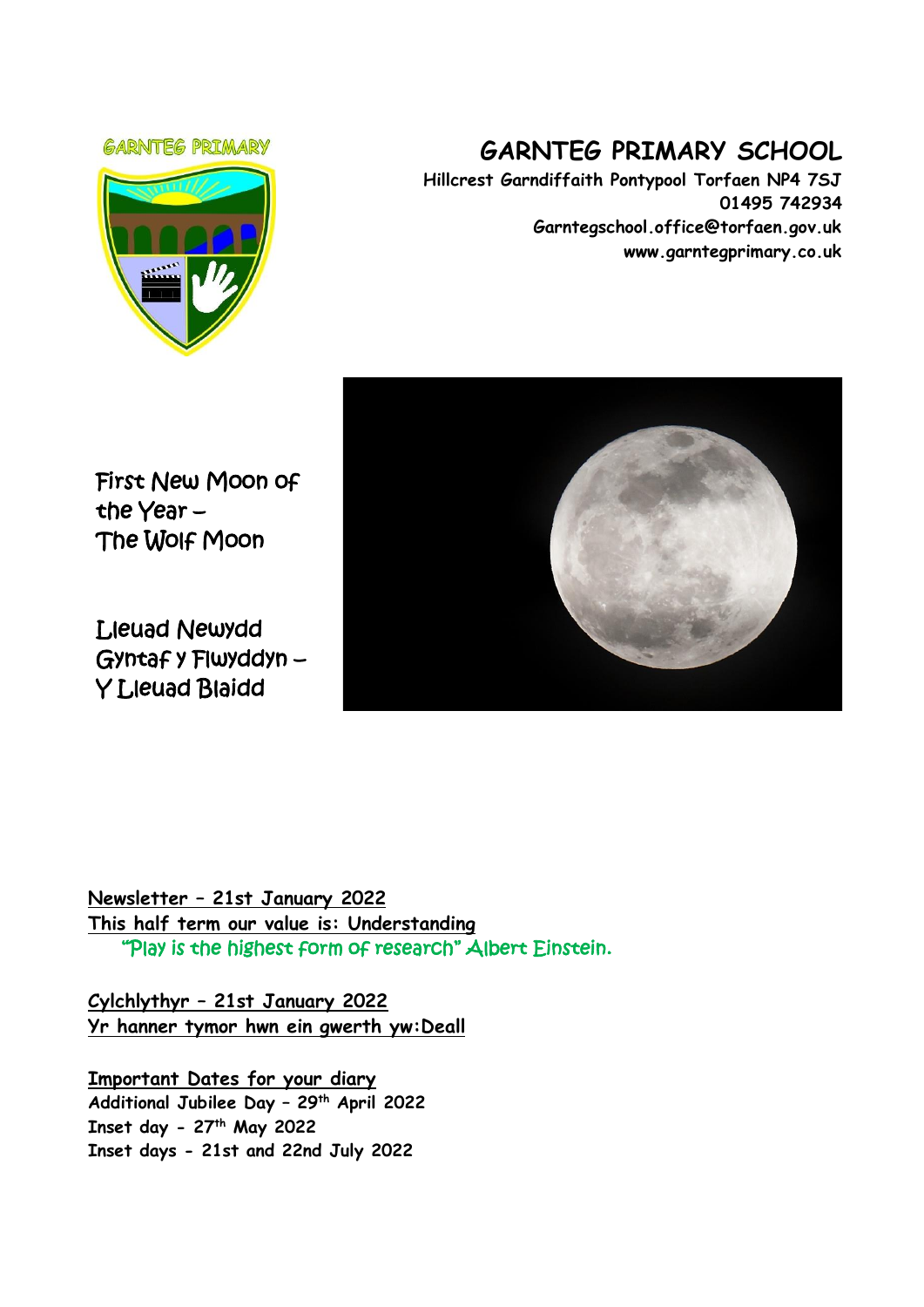**Dear Parents/Carers, Annwyl Rhieni/Sy'n ofalwyr**

# **New Curriculum for Wales 2022**

**As of September 2022, the Curriculum for Wales will be launched. This brings a new and exciting twist on schools and education and means experiences and hands on learning will be at the forefront of how schools work. At Garnteg we have been working closely with the EAS to plan for these changes over recent years. Over the next few weeks we will be sharing key parts of information with you, so keep your eyes peeled for the upcoming, exciting changes. <https://hwb.gov.wales/curriculum-for-wales>**

# **Welsh Government changes to Additional Learning Needs**

 **I hope that you found the letter that was sent via pupil Hwb and Dojo pages giving parents/carers new information about the legislation regarding changes to Additional Learning Needs. A video link explaining the changes in more detail will be sent out at the end of next week, with a link to a questionnaire for you to complete if you have any further questions.**

# **Change of Contact Details**

**Please advise the school office of any changes to contact telephone numbers or details as soon as they occur.** 

**Also please telephone the school office on 01495 742934 or email [garntegschool.office@torfaen.gov.uk](mailto:garntegschool.office@torfaen.gov.uk) by 9.30am to inform us of any pupil absence.**

# **LFT Tests for pupils**

**Here is a link to order LFT tests online for pupils if you are unable to access any through the local pharmacy. Https://gov.wales Get our App: edsp.co/app. If you are still unable to receive an LFT test for your child, Primary schools have a very small supply available for emergency testing. Further supplies of tests will be available from schools during the next week.**

# **Request from Track and Trace, Torfaen Borough Council**

**We're asking all residents to record your Lateral Flow Test Results, especially when positive: online [https://www.gov.uk/report-covid19-result](https://eur03.safelinks.protection.outlook.com/?url=https%3A%2F%2Fscanmail.trustwave.com%2F%3Fc%3D261%26d%3DzLvc4fCyhjZft3Z9E_k9Mt_moCL0tnrCFqEYNAiykg%26u%3Dhttps%253a%252f%252femea01.safelinks.protection.outlook.com%252f%253furl%253dhttps%25253A%25252F%25252Fwww.gov.uk%25252Freport-covid19-result%2526data%253d04%25257C01%25257C%25257Ce5f565d7534b4691b74608d9d43f3811%25257C84df9e7fe9f640afb435aaaaaaaaaaaa%25257C1%25257C0%25257C637774190252669384%25257CUnknown%25257CTWFpbGZsb3d8eyJWIjoiMC4wLjAwMDAiLCJQIjoiV2luMzIiLCJBTiI6Ik1haWwiLCJXVCI6Mn0%25253D%25257C3000%2526sdata%253dqftNUncb9TmeugmOV50U00SjpKBAGP2KucQJyzx%25252Bupo%25253D%2526reserved%253d0&data=04%7C01%7CSharron.Williams%40torfaen.gov.uk%7C6c427a428e094bcf6cb108d9d6a015cb%7C2c4d0079c52c4bb3b3cad8eaf1b6b7d5%7C0%7C0%7C637776805314522285%7CUnknown%7CTWFpbGZsb3d8eyJWIjoiMC4wLjAwMDAiLCJQIjoiV2luMzIiLCJBTiI6Ik1haWwiLCJXVCI6Mn0%3D%7C3000&sdata=TofgKOVmjydR7IoCB1pTW4PhPDoiOrC26dJp0JDzAfU%3D&reserved=0) or by calling 119 #keepwalessafe**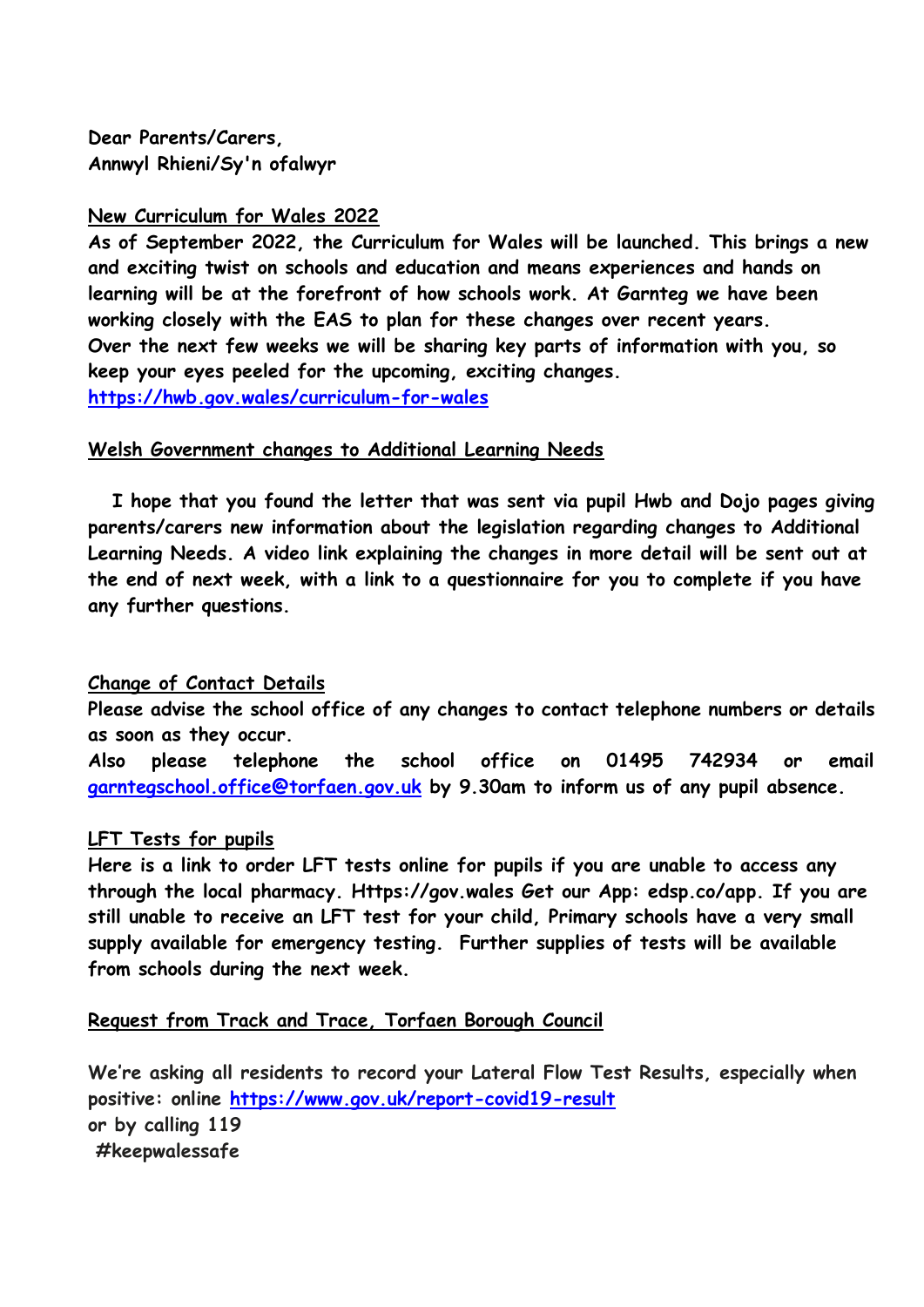

# **Risk Assessment Covid 19**

A copy of our current Covid 19 Risk Assessment is available on our website under the information zone tab.

# **Blaenavon Heritage Tapestry and Creative Journa**l

Details below of Blaenavon Heritage Exhibition and Creative Journal Workshops



Creative Journal Projects & Workshops Designed & Facilitated by Liz Thomas. [www.soulcreativecircle.com](http://www.soulcreativecircle.com/) http://linktr.ee/SoulCreativeCircle Contact me on: soulcreativecircle@gmail.com or 07885251983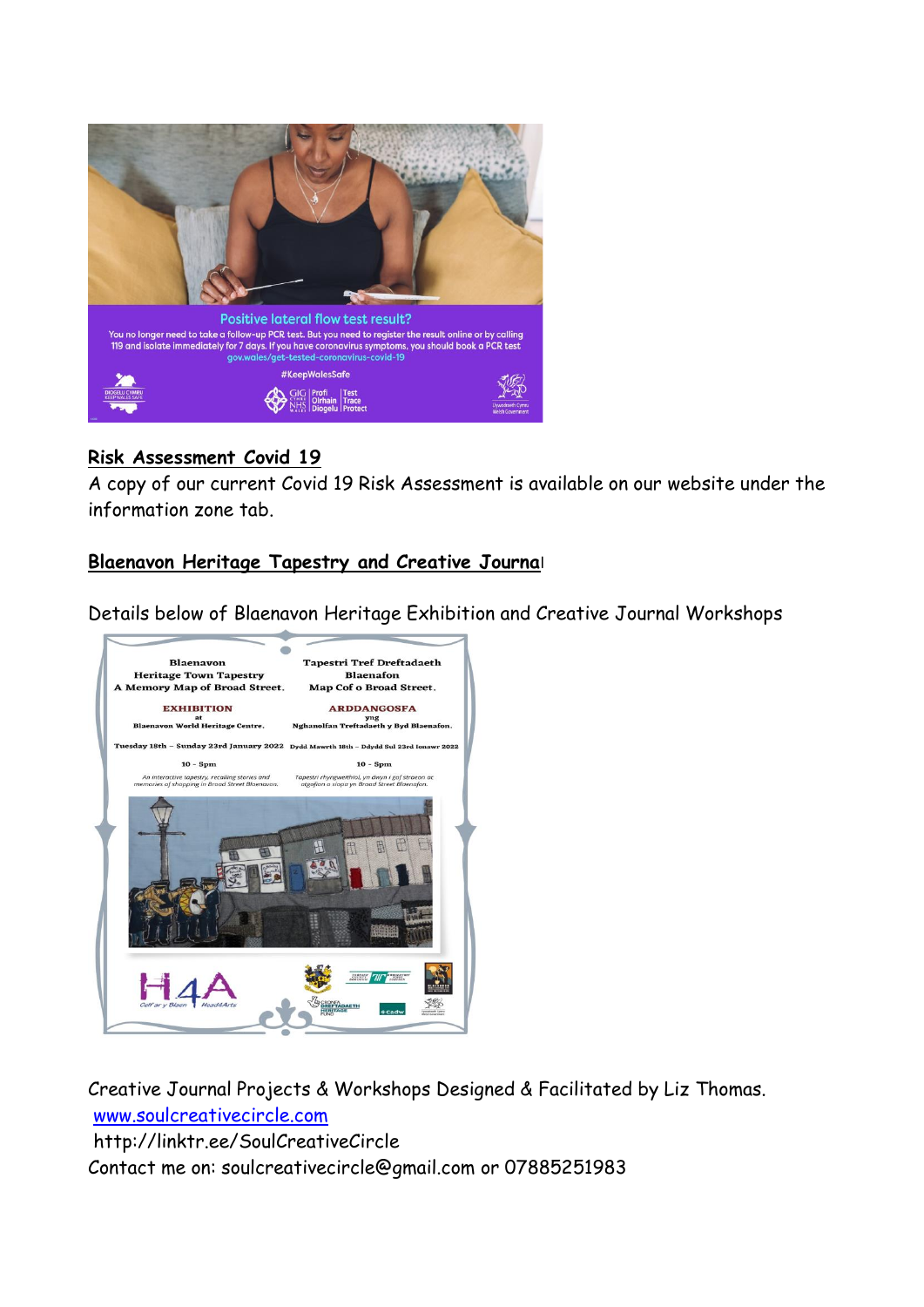# **Kerbcraft for Year 3**

We are looking forward to welcoming our road safety officers back to complete a 10–12 week course with our Year 3 learners (Classes 7 & 8) starting weekly from Monday 31st January. Kerbcraft is a road safety scheme which teaches children how to be safer pedestrians. During the course, the children will be taught how the right decision-making and behaviour can really help them to keep safe. The children learn skills including how to choose safe places and routes to cross the road, crossing safely near parked cars and crossing safely near junctions. Consent will be asked from parents / carers prior to the course starting via Class Dojos.

# **Gwent Music - Brass & Guitar**

Gwent Music sessions for Guitar and Brass sessions continue to take place on Thursday 13th January for pupils registered. If your child receives this provision, please remind them to bring in their instruments into school on Wednesday ready for their sessions on Thursday. Many thanks!

**Criw Cymraeg Bore da. Croeso i Criw yn Ysgol Garnteg.** 

**On Tuesday 25th January (Dydd Mawrth Ionawr 25) the Urdd Eisteddfod will be celebrating it's 100th birthday. As part of their celebrations, they are trying to break a Guinness World Record for the most uploads of the same song to Twitter and Facebook. We will be taking part in this record attempt. Look out for the hashtag #YmgaisRecordBydYrUrdd**

# **Attendance**

We are currently having weekly meetings to monitor attendance throughout the school. If your child is absent, please can you contact the school office or classteachers with details of pupil absence so we can record on our system.

# **Attendance Winners – 17th- 21st January 2022**

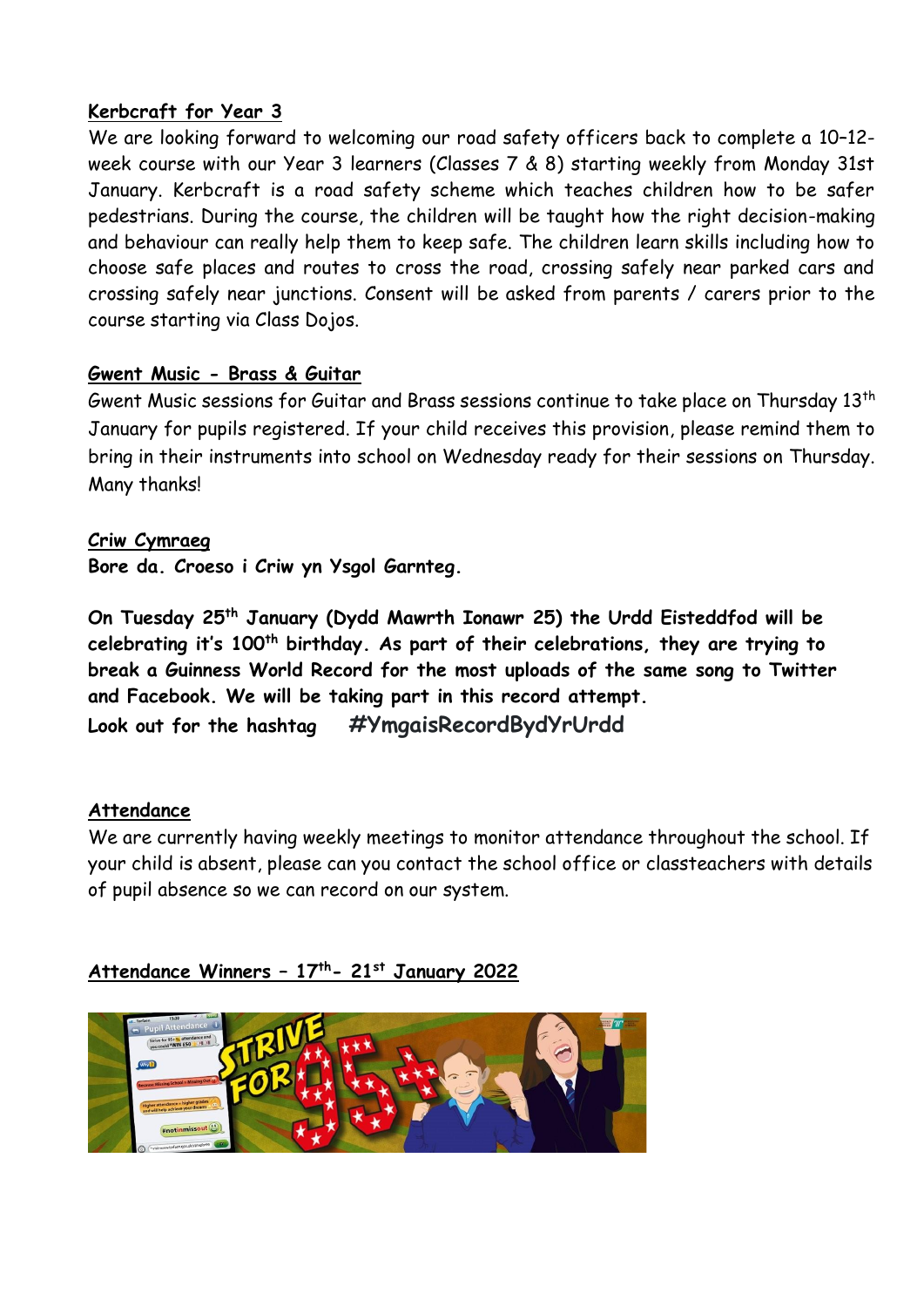**Congratulations to Dosbarth 1 who were our Foundation Phase attendance winners this week with 98.1% and to Dosbarth 7 who were our Key Stage 2 winners with 92.4%. Well done!**

**Our whole School attendance this week is 90.3% - lets raise our game for the New Year and get back up to our target of 95%!**

| <b>Foundation Phase</b> |                                                                 | Key Stage 2                 |                      |
|-------------------------|-----------------------------------------------------------------|-----------------------------|----------------------|
| <i>C</i> lass           | Pupil of the Week                                               | Class                       | Pupil of the<br>Week |
| Nursery - Mrs Attewell  | Morning -<br>Mila & Louie<br>Afternoon -<br>Darcie-Lyn & Carter | Class 7 - Miss Williams     | Ellie                |
| Class 1 - Mrs Ngwenya   |                                                                 | Class 8 - Miss Bones        | Seren                |
| Class 2 - Miss Brooks   | Jayden                                                          | Class 9 - Mrs Lewis         | Emily                |
| Class 3 - Mr Key        | Rylan                                                           | Class 10 - Miss Paske       | Lily                 |
| Class 4 - Miss Brown    | William                                                         | Class 11 - Mrs Rogers       | Jonah                |
| Class 5 - Mrs Lee       | Bella                                                           | Class 12 - Mrs Messore      | Logan                |
| Class 6 - Miss Carroll  | Ruan                                                            | Class 13 - Mrs Parker-Evans | Lily E               |
|                         |                                                                 | Class 14 - Mr Phillips      | Nathan               |

#### **Pupil of the week in classes**

**Nursery –** Da Iawn Meithrin! We have had a wonderful week learning all about birds as part of 'The Big School Bird Watch.' We have been learning their names and made bird feeders using recycled materials, to encourage them to come to our Nursery Garden! We have seen a few already!  $\circledS$  We would love for you to send in any pictures of birds you see in your gardens. Thank you for your continued support! Have a lovely weekend and we look forward to seeing you on Monday.

**Dosbarth 1 & 2 –** Bendegedig Dosbarth un and dau. Another wonderful week in both classes! This week Dosbarth un have designed their own item they would like to make using recyclable materials and Dosbarth dau have designed their own classroom areas using labels and signs they have made.

We still need recycling items, and this includes clothes so we can start our sewing sessions in class. Bug club and maths watch have been updated for the next two weeks also. Have a wonderful weekend.

**Dosbarth 3 & 4 –** Da iawn Dosbarth 3+4 for another fabulous week! This week we have interpreted and used data from different sources, developed our writing using connectives, filmed our own fact videos about countries of the world and created beautiful landscape artwork from our school and beyond – wow! Please see class dojo for new spellings and our home learning log continues this week, don't forget to send in any tasks completed for extra dojos! Have a lovely weekend!